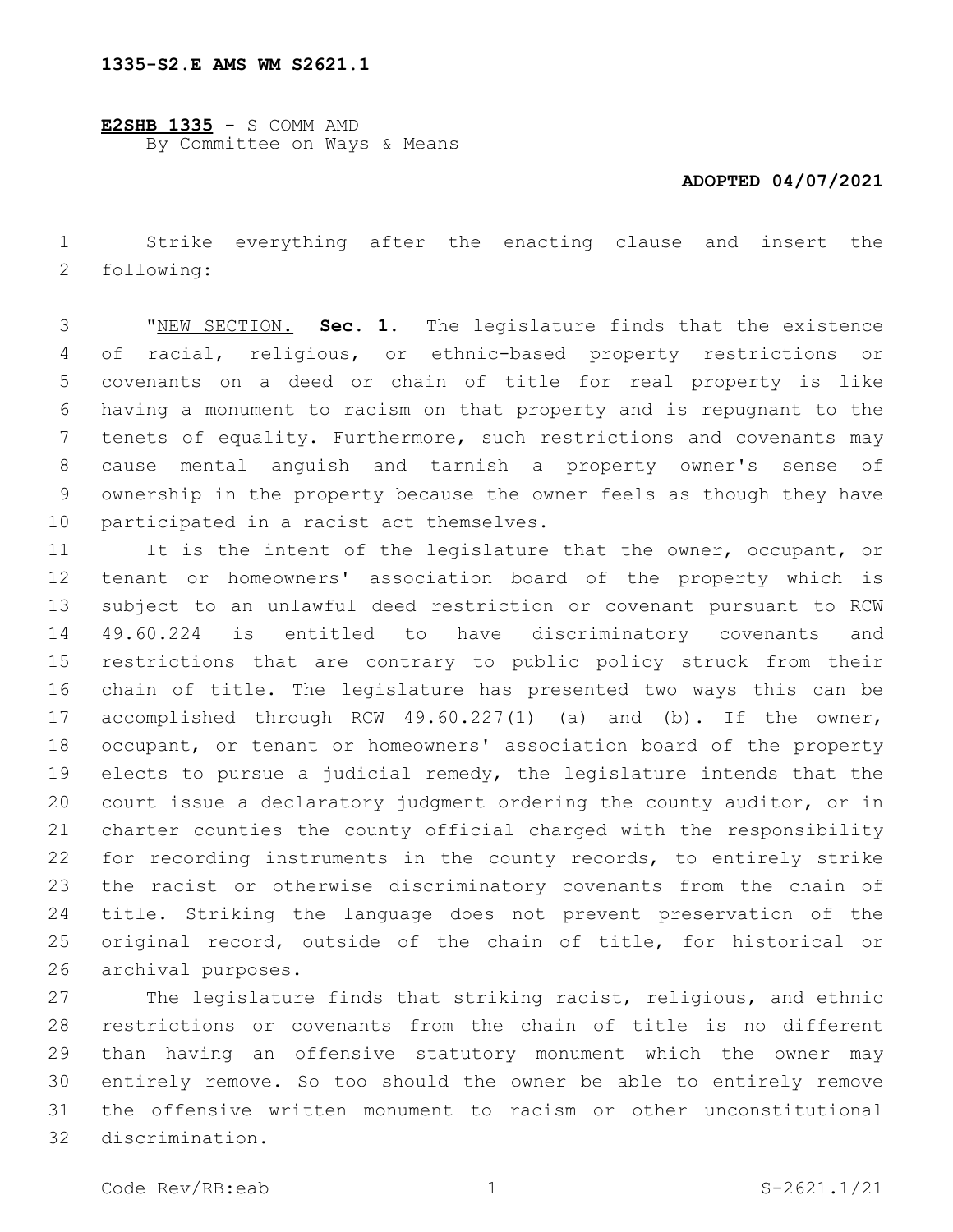NEW SECTION. **Sec. 2.** A new section is added to chapter 49.60 2 RCW to read as follows:

 (1) Subject to the availability of amounts appropriated for this specific purpose, the University of Washington and Eastern Washington University shall review existing recorded covenants and deed restrictions to identify those recorded documents that include racial or other restrictions on property ownership or use against protected classes that are unlawful under RCW 49.60.224. For properties subject to such racial and other unlawful restrictions, the universities shall provide notice to the property owner and to the county auditor of the county in which the property is located. The universities shall provide information to the property owner on how such provisions can be struck pursuant to RCW 49.60.227. The universities may contract with other public and private not-for-profit higher education institutions that are regionally accredited to carry out the review and notification requirements of this section.

17 (2) This section expires July 1, 2027.

 **Sec. 3.** RCW 64.06.020 and 2019 c 455 s 3 are each amended to 19 read as follows:

 (1) In a transaction for the sale of improved residential real property, the seller shall, unless the buyer has expressly waived the right to receive the disclosure statement under RCW 64.06.010, or unless the transfer is otherwise exempt under RCW 64.06.010, deliver to the buyer a completed seller disclosure statement in the following format and that contains, at a minimum, the following information:

26 INSTRUCTIONS TO THE SELLER

 Please complete the following form. Do not leave any spaces blank. If the question clearly does not apply to the property write "NA." If 29 the answer is "yes" to any \* items, please explain on attached sheets. Please refer to the line number(s) of the question(s) when you provide your explanation(s). For your protection you must date and sign each page of this disclosure statement and each attachment. Delivery of the disclosure statement must occur not later than five business days, unless otherwise agreed, after mutual acceptance of a written contract to purchase between a buyer and a seller.

## 36 NOTICE TO THE BUYER

THE FOLLOWING DISCLOSURES ARE MADE BY SELLER ABOUT THE CONDITION OF

38 THE PROPERTY LOCATED AT. . . . . . . . . . . . .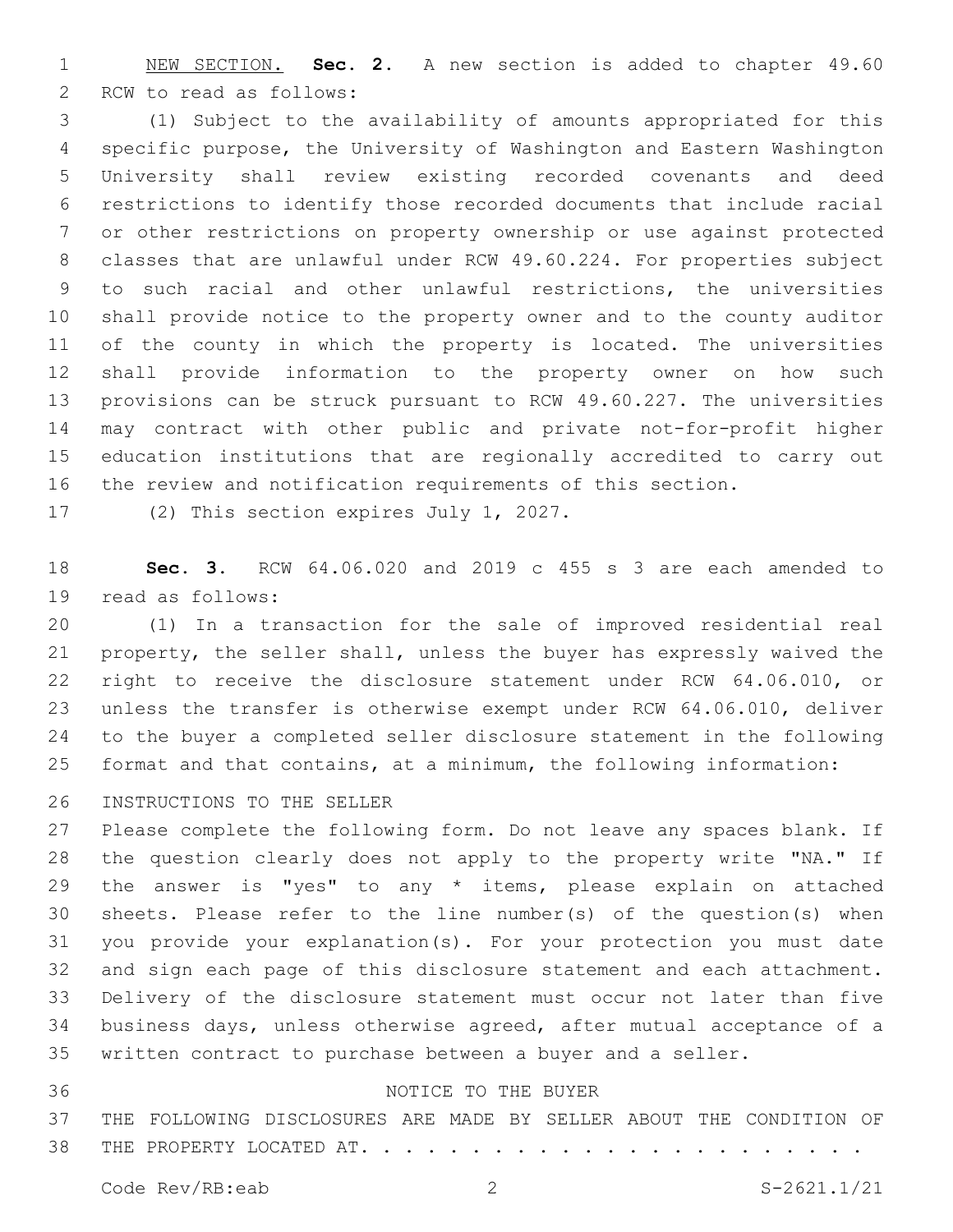("THE PROPERTY"), OR AS LEGALLY DESCRIBED ON ATTACHED EXHIBIT A.

 SELLER MAKES THE FOLLOWING DISCLOSURES OF EXISTING MATERIAL FACTS OR MATERIAL DEFECTS TO BUYER BASED ON SELLER'S ACTUAL KNOWLEDGE OF THE PROPERTY AT THE TIME SELLER COMPLETES THIS DISCLOSURE STATEMENT. UNLESS YOU AND SELLER OTHERWISE AGREE IN WRITING, YOU HAVE THREE BUSINESS DAYS FROM THE DAY SELLER OR SELLER'S AGENT DELIVERS THIS DISCLOSURE STATEMENT TO YOU TO RESCIND THE AGREEMENT BY DELIVERING A SEPARATELY SIGNED WRITTEN STATEMENT OF RESCISSION TO SELLER OR SELLER'S AGENT. IF THE SELLER DOES NOT GIVE YOU A COMPLETED DISCLOSURE STATEMENT, THEN YOU MAY WAIVE THE RIGHT TO RESCIND PRIOR TO OR AFTER THE TIME YOU ENTER INTO A SALE AGREEMENT.

 THE FOLLOWING ARE DISCLOSURES MADE BY SELLER AND ARE NOT THE REPRESENTATIONS OF ANY REAL ESTATE LICENSEE OR OTHER PARTY. THIS INFORMATION IS FOR DISCLOSURE ONLY AND IS NOT INTENDED TO BE A PART OF ANY WRITTEN AGREEMENT BETWEEN BUYER AND SELLER.

 FOR A MORE COMPREHENSIVE EXAMINATION OF THE SPECIFIC CONDITION OF THIS PROPERTY YOU ARE ADVISED TO OBTAIN AND PAY FOR THE SERVICES OF QUALIFIED EXPERTS TO INSPECT THE PROPERTY, WHICH MAY INCLUDE, WITHOUT LIMITATION, ARCHITECTS, ENGINEERS, LAND SURVEYORS, PLUMBERS, ELECTRICIANS, ROOFERS, BUILDING INSPECTORS, ON-SITE WASTEWATER TREATMENT INSPECTORS, OR STRUCTURAL PEST INSPECTORS. THE PROSPECTIVE BUYER AND SELLER MAY WISH TO OBTAIN PROFESSIONAL ADVICE OR INSPECTIONS OF THE PROPERTY OR TO PROVIDE APPROPRIATE PROVISIONS IN A CONTRACT BETWEEN THEM WITH RESPECT TO ANY ADVICE, INSPECTION, DEFECTS 25 OR WARRANTIES.

26 Seller . . . . is/ . . . . is not occupying the property.

| 27 | <b>I. SELLER'S DISCLOSURES:</b>                                                   |                          |                |                                         |  |  |  |
|----|-----------------------------------------------------------------------------------|--------------------------|----------------|-----------------------------------------|--|--|--|
| 28 | *If you answer "Yes" to a question with an asterisk (*), please explain your      |                          |                |                                         |  |  |  |
| 29 | answer and attach documents, if available and not otherwise publicly recorded. If |                          |                |                                         |  |  |  |
| 30 | necessary, use an attached sheet.                                                 |                          |                |                                         |  |  |  |
| 31 |                                                                                   |                          |                | 1. TITLE                                |  |  |  |
| 32 | $\lceil \cdot \rceil$ Yes                                                         | $[$   No                 | [] Don't know  | A. Do you have legal authority to sell  |  |  |  |
| 33 |                                                                                   |                          |                | the property? If no, please explain.    |  |  |  |
| 34 | $\lceil \cdot \rceil$ Yes                                                         | $\lceil \cdot \rceil$ No | [ ] Don't know | *B. Is title to the property subject to |  |  |  |
| 35 |                                                                                   |                          |                | any of the following?                   |  |  |  |
| 36 |                                                                                   |                          |                | (1) First right of refusal              |  |  |  |
| 37 | (2) Option                                                                        |                          |                |                                         |  |  |  |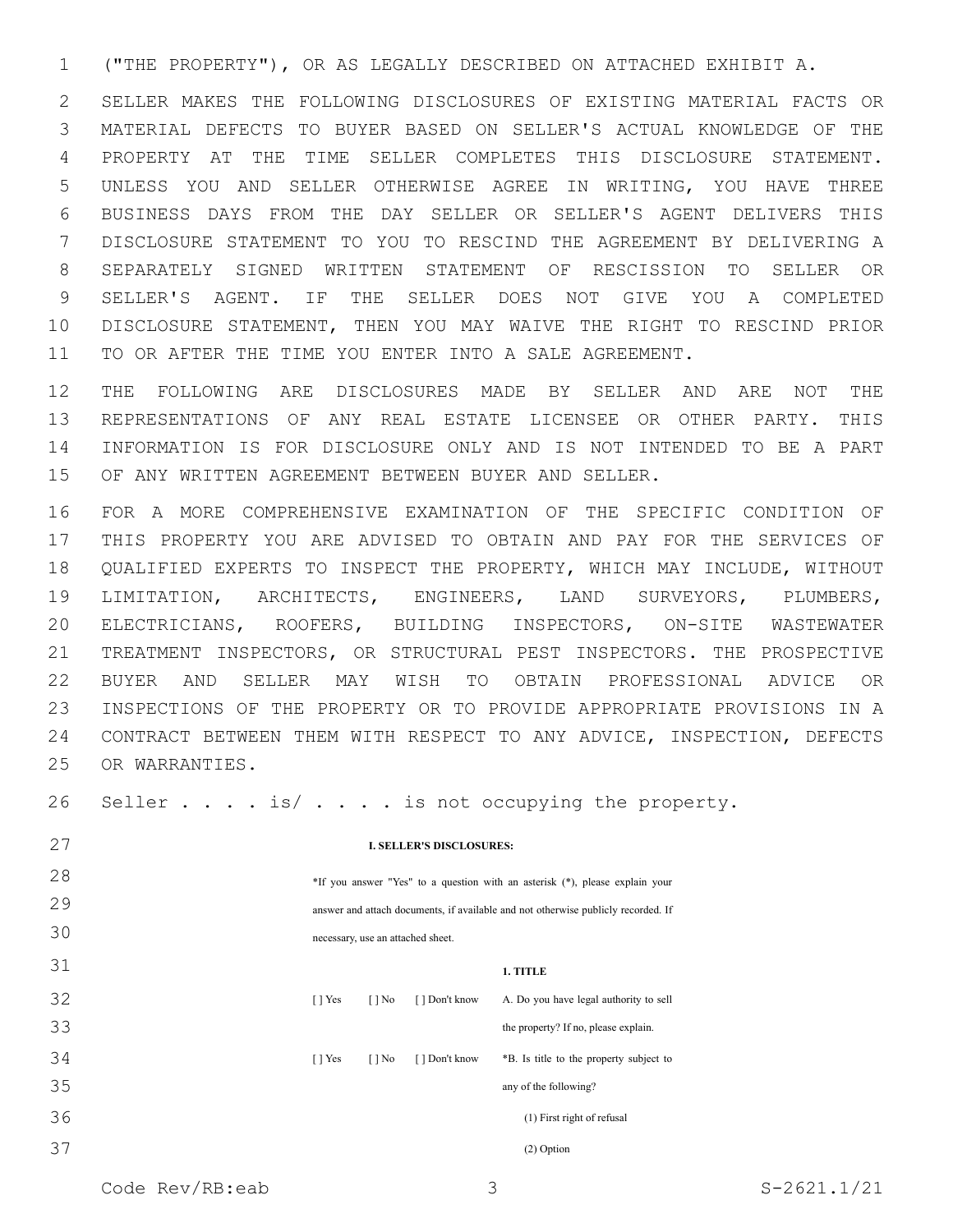| $\mathbf{1}$   |                           |                          |                | (3) Lease or rental agreement           |
|----------------|---------------------------|--------------------------|----------------|-----------------------------------------|
| $\overline{2}$ |                           |                          |                | (4) Life estate?                        |
| 3              | [] Yes                    | $\lceil \cdot \rceil$ No | [ ] Don't know | *C. Are there any encroachments,        |
| $\sqrt{4}$     |                           |                          |                | boundary agreements, or boundary        |
| 5              |                           |                          |                | disputes?                               |
| 6              | $\lceil$   Yes            | $[$   No                 | [ ] Don't know | *D. Is there a private road or easement |
| 7              |                           |                          |                | agreement for access to the property?   |
| 8              | $\lceil$   Yes            | $[$   No                 | [] Don't know  | *E. Are there any rights-of-way,        |
| 9              |                           |                          |                | easements, or access limitations that   |
| 10             |                           |                          |                | may affect the Buyer's use of the       |
| 11             |                           |                          |                | property?                               |
| 12             | $\lceil \cdot \rceil$ Yes | $[$   No                 | [] Don't know  | *F. Are there any written agreements    |
| 13             |                           |                          |                | for joint maintenance of an easement    |
| 14             |                           |                          |                | or right-of-way?                        |
| 15             | $\lceil$   Yes            | $[$   No                 | [ ] Don't know | *G. Is there any study, survey project, |
| 16             |                           |                          |                | or notice that would adversely affect   |
| 17             |                           |                          |                | the property?                           |
| 18             | $[$ T Yes                 | $\lceil \cdot \rceil$ No | [ ] Don't know | *H. Are there any pending or existing   |
| 19             |                           |                          |                | assessments against the property?       |
| 20             | [ ] Yes                   | $[$   No                 | [ ] Don't know | *I. Are there any zoning violations,    |
| 21             |                           |                          |                | nonconforming uses, or any unusual      |
| 22             |                           |                          |                | restrictions on the property that would |
| 23             |                           |                          |                | affect<br>future<br>construction<br>or  |
| 24             |                           |                          |                | remodeling?                             |
| 25             | [] Yes                    | $[$   No                 | [ ] Don't know | *J. Is there a boundary survey for the  |
| 26             |                           |                          |                | property?                               |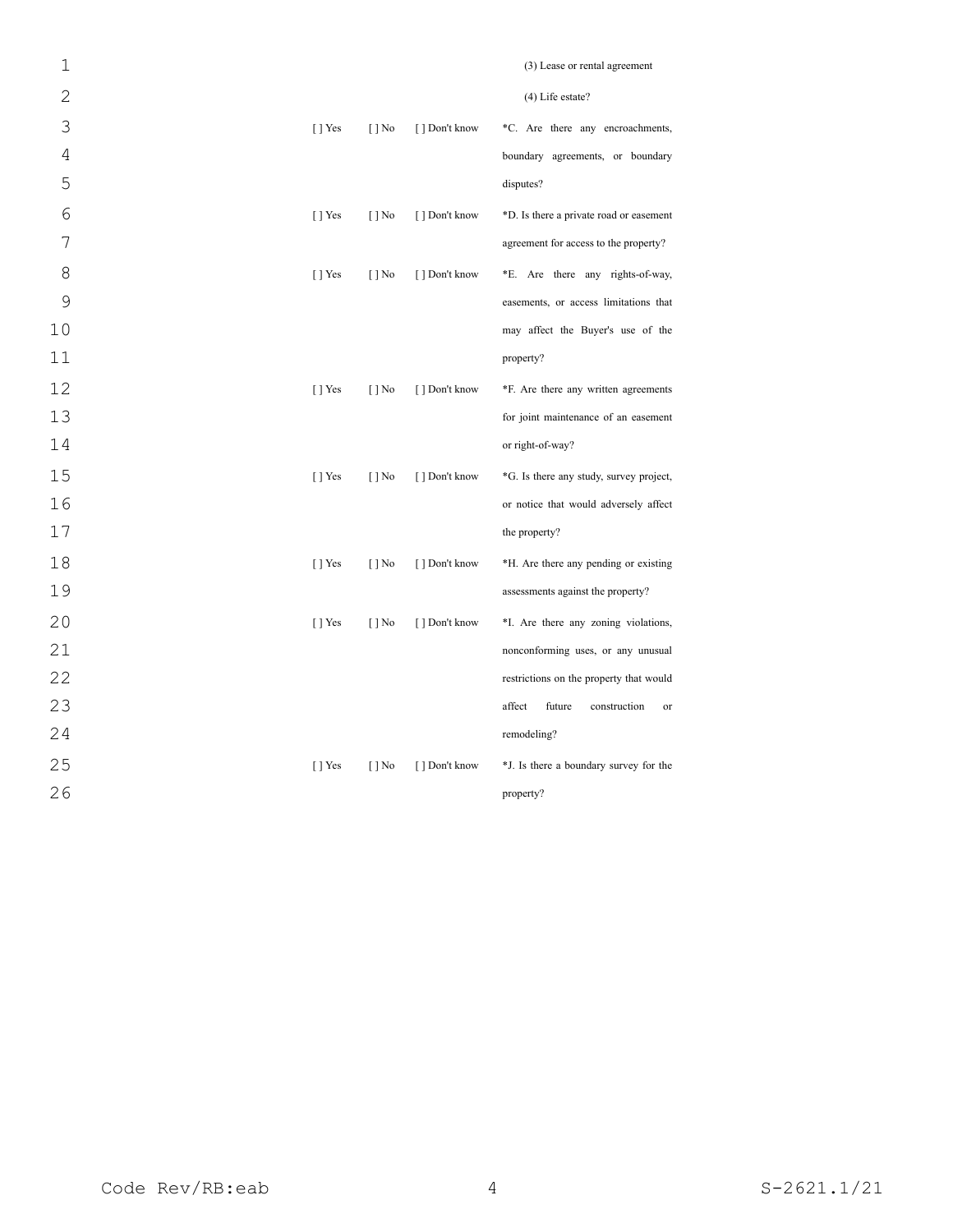| $\mathbf 1$ | $[ ]$ Yes      | $\lceil \cdot \rceil$ No | [ ] Don't know | *K.<br>Are<br>there<br>any<br>covenants,           |
|-------------|----------------|--------------------------|----------------|----------------------------------------------------|
| 2           |                |                          |                | conditions, or restrictions recorded               |
| 3           |                |                          |                | against the property?                              |
| 4           |                |                          |                | <b>THE</b><br><b>BUYER:</b><br><b>NOTICE</b><br>TO |
| 5           |                |                          |                | Covenants or deed restrictions based               |
| 6           |                |                          |                | on race, creed, sexual orientation, or             |
| 7           |                |                          |                | other protected class were voided by               |
| 8           |                |                          |                | RCW<br>49.60.224<br>and<br>are                     |
| 9           |                |                          |                | unenforceable. Washington law allows               |
| 10          |                |                          |                | for the illegal language to be struck by           |
| 11          |                |                          |                | bringing an action in superior court or            |
| 12          |                |                          |                | by the free recording of a restrictive             |
| 13          |                |                          |                | covenant modification document.                    |
| 14          |                |                          |                | Many county auditor websites provide               |
| 15          |                |                          |                | a short form with instructions on this             |
| 16          |                |                          |                | process.                                           |
| 17          |                |                          |                | 2. WATER                                           |
| 18          |                |                          |                | A. Household Water                                 |
| 19          |                |                          |                | (1) The source of water for the                    |
| 20          |                |                          |                | property is:                                       |
| 21          |                |                          |                | [ ] Private or publicly owned                      |
| 22          |                |                          |                | water system                                       |
| 23          |                |                          |                | [ ] Private well serving only the                  |
| 24          |                |                          |                | subject property $\ldots$ .                        |
| 25          |                |                          |                | *[] Other water system                             |
| 26          | $[$ T Yes      | $[ ]$ No                 | [] Don't know  | *If shared, are there any written                  |
| 27          |                |                          |                | agreements?                                        |
| 28          | $\lceil$   Yes | $[$ ] No                 | [] Don't know  | $*(2)$ Is there an easement                        |
| 29          |                |                          |                | (recorded or unrecorded) for                       |
| 30          |                |                          |                | access to and/or maintenance of                    |
| 31          |                |                          |                | the water source?                                  |
| 32          | $[$ T Yes      | $[ ]$ No                 | [ ] Don't know | $*(3)$ Are there any problems or                   |
| 33          |                |                          |                | repairs needed?                                    |
| 34          | $[$ T Yes      | $[ ]$ No                 | [] Don't know  | (4) During your ownership, has                     |
| 35          |                |                          |                | the source provided an adequate                    |
| 36          |                |                          |                | year-round supply of potable                       |
| 37          |                |                          |                | water? If no, please explain.                      |
|             |                |                          |                |                                                    |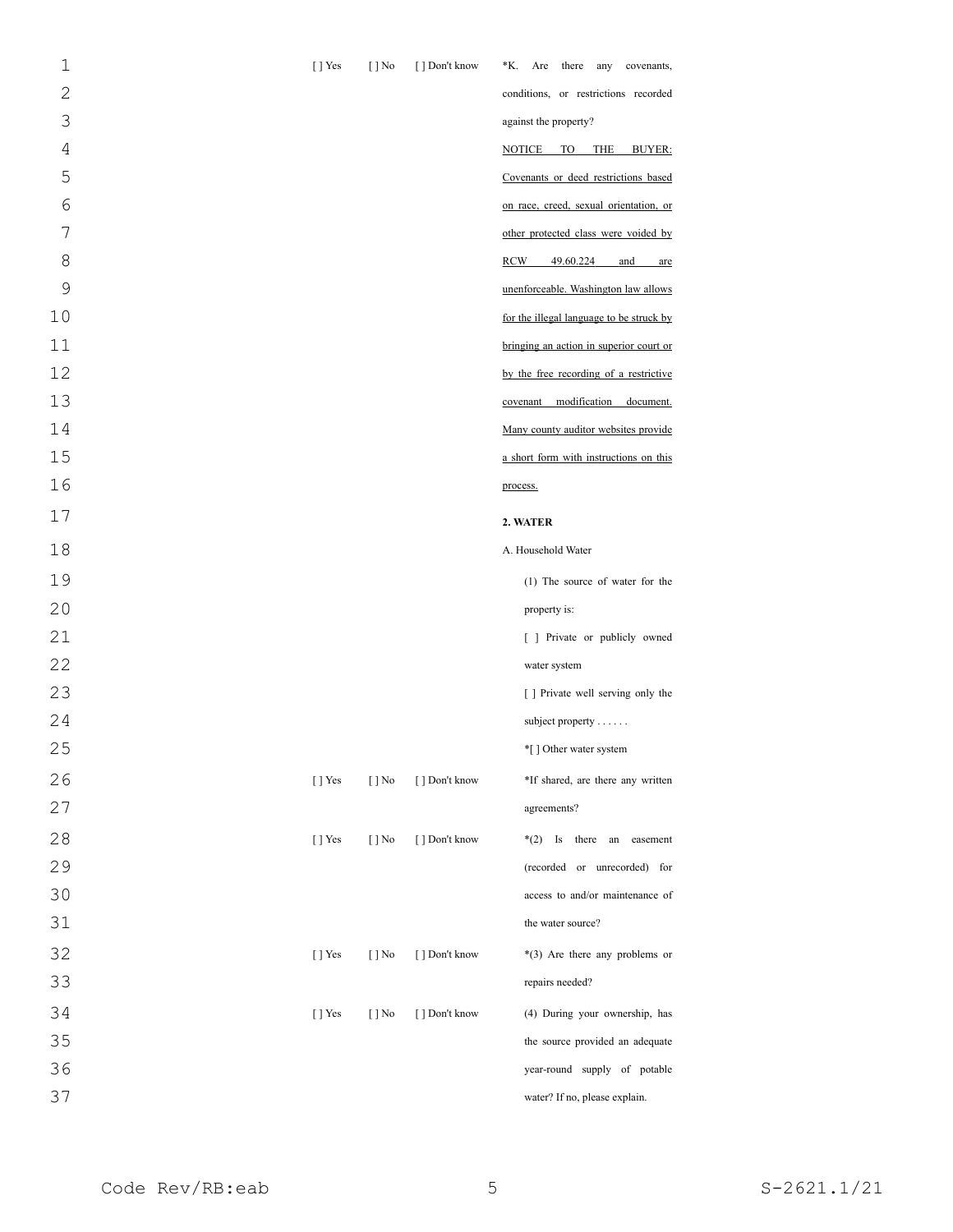| $\mathbf{1}$   | $[$ T Yes                 | $[ ]$ No | [ ] Don't know | $*(5)$ Are there any<br>water       |
|----------------|---------------------------|----------|----------------|-------------------------------------|
| $\overline{c}$ |                           |          |                | treatment<br>systems<br>for<br>the  |
| 3              |                           |          |                | property?<br>If yes,<br>are<br>they |
| $\overline{4}$ |                           |          |                | [] Leased [] Owned                  |
| 5              | $[$ ] Yes                 | $[ ]$ No | [] Don't know  | *(6) Are there any water rights     |
| $\sqrt{6}$     |                           |          |                | for the property associated with    |
| 7              |                           |          |                | its domestic water supply, such as  |
| 8              |                           |          |                | a water right permit, certificate,  |
| 9              |                           |          |                | or claim?                           |
| 10             | $[$ T Yes                 | $[ ]$ No | [ ] Don't know | (a) If yes, has the water right     |
| 11             |                           |          |                | permit, certificate, or claim been  |
| 12             |                           |          |                | transferred,<br>assigned,<br>or     |
| 13             |                           |          |                | changed?                            |
| 14             |                           |          |                | *(b) If yes, has all or any portion |
| 15             |                           |          |                | of the water right not been used    |
| 16             |                           |          |                | for five or more successive         |
| $17$           |                           |          |                | years?                              |
| 18             | $[$ T Yes                 | $[ ]$ No | [] Don't know  | $*(7)$ Are there any defects in the |
| 19             |                           |          |                | operation of the water system       |
| 20             |                           |          |                | (e.g. pipes, tank, pump, etc.)?     |
| 21             |                           |          |                | <b>B.</b> Irrigation Water          |
| 22             | [] Yes                    | $[$   No | [ ] Don't know | (1) Are there any irrigation water  |
| 23             |                           |          |                | rights for the property, such as a  |
| 24             |                           |          |                | water right permit, certificate, or |
| 25             |                           |          |                | claim?                              |
| 26             | $[$ T Yes                 | $[ ]$ No | [ ] Don't know | *(a) If yes, has all or any portion |
| 27             |                           |          |                | of the water right not been used    |
| 28             |                           |          |                | for five or more successive         |
| 29             |                           |          |                | years?                              |
| 30             | $\lceil \cdot \rceil$ Yes | $[ ]$ No | [ ] Don't know | *(b) If so, is the certificate      |
| 31             |                           |          |                | available? (If yes, please attach a |
| 32             |                           |          |                | copy.)                              |
| 33             | $[$ T Yes                 | $[ ]$ No | [ ] Don't know | *(c) If so, has the water right     |
| 34             |                           |          |                | permit, certificate, or claim been  |
| 35             |                           |          |                | transferred,<br>assigned,<br>or     |
| 36             |                           |          |                | changed?                            |
|                |                           |          |                |                                     |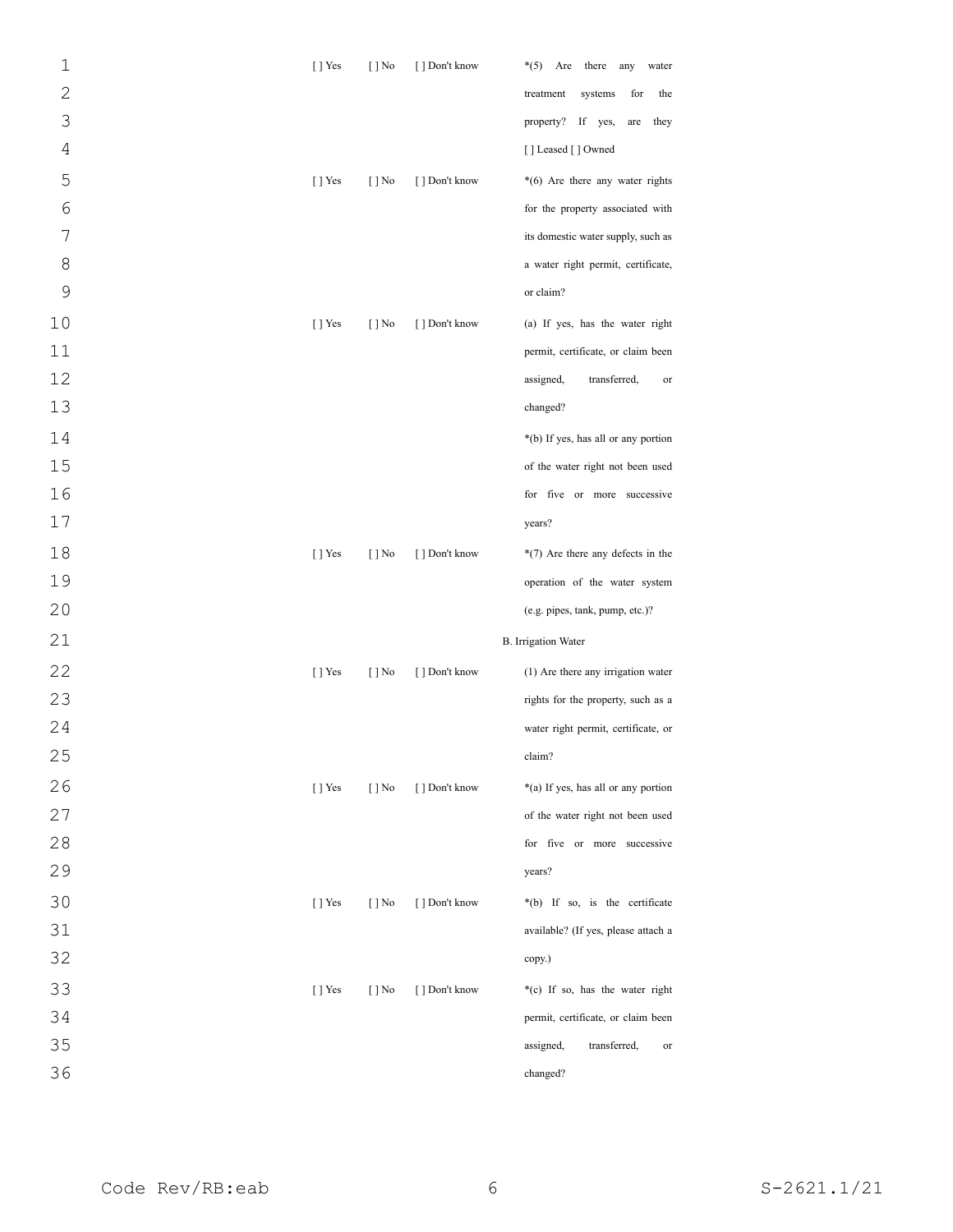| $\mathbf 1$  | [] Yes         | $[ ]$ No | [ ] Don't know | *(2) Does the property receive              |
|--------------|----------------|----------|----------------|---------------------------------------------|
| $\mathbf{2}$ |                |          |                | irrigation water from a ditch               |
| 3            |                |          |                | company, irrigation district, or            |
| $\sqrt{4}$   |                |          |                | other entity? If so, please identify        |
| 5            |                |          |                | the entity that supplies water to           |
| 6            |                |          |                | the property:                               |
| 7            |                |          |                | C. Outdoor Sprinkler System                 |
| 8            | $[ ]$ Yes      | $[ ]$ No | [ ] Don't know | (1) Is there an outdoor sprinkler           |
| 9            |                |          |                | system for the property?                    |
| 10           | $[ ]$ Yes      | $[$   No | [ ] Don't know | *(2) If yes, are there any defects          |
| 11           |                |          |                | in the system?                              |
| 12           | $[ ]$ Yes      | $[$   No | [] Don't know  | *(3) If yes, is the sprinkler               |
| 13           |                |          |                | system connected to irrigation              |
| 14           |                |          |                | water?                                      |
| 15           |                |          |                | <b>SEWER/ON-SITE</b><br><b>SEWAGE</b><br>3. |
| 16           |                |          |                | <b>SYSTEM</b>                               |
| 17           |                |          |                | A. The property is served by:               |
| 18           |                |          |                | [] Public sewer system,                     |
| 19           |                |          |                | [ ] On-site sewage system (including        |
| 20           |                |          |                | pipes, tanks, drainfields, and all other    |
| 21           |                |          |                | component parts)                            |
| 22           |                |          |                | [ ] Other disposal system, please           |
| 23           |                |          |                | describe:                                   |
| 24           | $\lceil$   Yes | $[ ]$ No | [ ] Don't know | B. If public sewer system service is        |
| 25           |                |          |                | available to the property, is the house     |
| 26           |                |          |                | connected to the sewer main? If no,         |
| 27           |                |          |                | please explain.                             |
| 28           | [] Yes         | $[$   No | [ ] Don't know | *C. Is the property subject to any          |
| 29           |                |          |                | sewage system fees or charges in            |
| 30           |                |          |                | addition to those covered in your           |
| 31           |                |          |                | regularly billed sewer or on-site           |
| 32           |                |          |                | sewage system maintenance service?          |
| 33           |                |          |                | D. If the property is connected to an       |
| 34           |                |          |                | on-site sewage system:                      |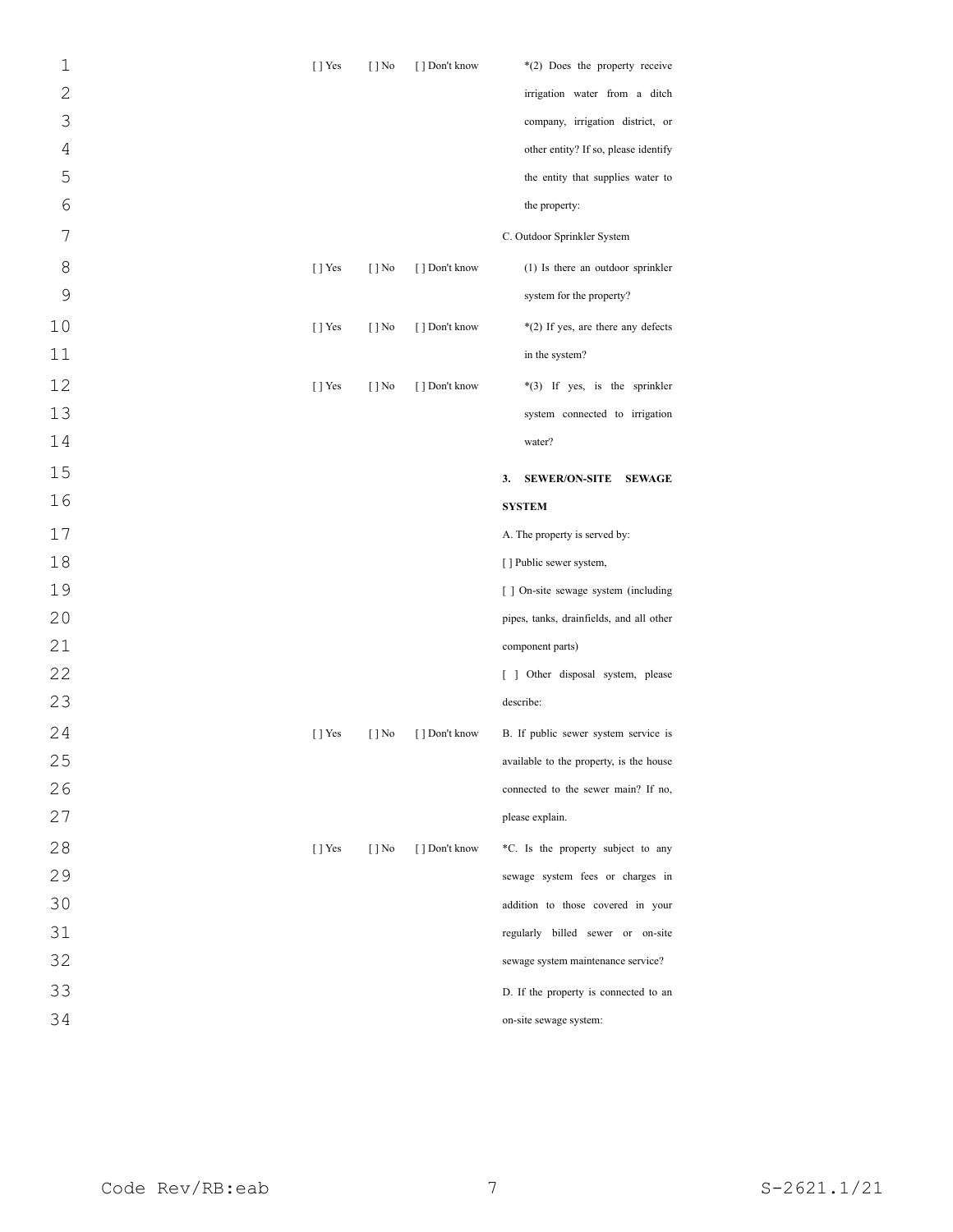| $\mathbf 1$    | $[$ T Yes             | $[ ]$ No                 | [ ] Don't know               | $*(1)$ Was a permit issued for its                      |
|----------------|-----------------------|--------------------------|------------------------------|---------------------------------------------------------|
| $\overline{c}$ |                       |                          |                              | construction, and was it approved                       |
| 3              |                       |                          |                              | by the local health department or                       |
| $\sqrt{4}$     |                       |                          |                              | district<br>following<br>its                            |
| 5              |                       |                          |                              | construction?                                           |
| 6              |                       |                          |                              | (2) When was it last pumped?                            |
| 7              |                       |                          |                              |                                                         |
| 8              | $[$ T Yes             | $[ ]$ No                 | [ ] Don't know               | $*(3)$ Are there any defects in the                     |
| 9              |                       |                          |                              | operation of the on-site sewage                         |
| 10             |                       |                          |                              | system?                                                 |
| 11             |                       |                          | [ ] Don't know               | (4) When was it last inspected?                         |
| 12             |                       |                          |                              |                                                         |
| 13             |                       |                          |                              | By whom: $\dots \dots \dots \dots \dots \dots$          |
| 14             |                       |                          | [ ] Don't know               | (5) For how many bedrooms was                           |
| 15             |                       |                          |                              | on-site<br>the<br>sewage<br>system                      |
| 16             |                       |                          |                              | approved?                                               |
| 17             |                       |                          |                              | . bedrooms                                              |
| 18             | $[$ T Yes             | $[ ]$ No                 | [ ] Don't know               | E. Are all plumbing fixtures, including                 |
| 19             |                       |                          |                              | laundry drain, connected to the                         |
| 20             |                       |                          |                              | sewer/on-site sewage system? If no,                     |
| 21             |                       |                          |                              |                                                         |
| 22             | $[$ T Yes             | $[ ]$ No                 | [ ] Don't know               | *F. Have there been any changes or                      |
| 23             |                       |                          |                              | repairs to the on-site sewage system?                   |
| 24             | $\left[\ \right]$ Yes | $[$ ] No                 | [ ] Don't know               | G. Is the on-site sewage system.                        |
| 25             |                       |                          |                              | including the drainfield, located                       |
| 26             |                       |                          |                              | entirely within the boundaries of the                   |
| 27             |                       |                          |                              | property? If no, please explain.                        |
| 28             |                       |                          |                              |                                                         |
| 29             | [ ] Yes               | $\lceil \cdot \rceil$ No | [ ] Don't know               | *H. Does the on-site sewage system                      |
| 30             |                       |                          |                              | require monitoring and maintenance                      |
| 31             |                       |                          |                              | services more frequently than once a                    |
| 32             |                       |                          |                              | year?                                                   |
| 33             |                       |                          |                              |                                                         |
| 34             |                       |                          |                              | NOTICE: IF THIS RESIDENTIAL REAL PROPERTY DISCLOSURE    |
| 35             |                       |                          |                              | STATEMENT IS BEING COMPLETED FOR NEW CONSTRUCTION WHICH |
| 36             |                       |                          |                              | HAS NEVER BEEN OCCUPIED, THE SELLER IS NOT REQUIRED TO  |
| 37             |                       |                          |                              | COMPLETE THE QUESTIONS LISTED IN ITEM 4. STRUCTURAL OR  |
| 38             |                       |                          | ITEM 5. SYSTEMS AND FIXTURES |                                                         |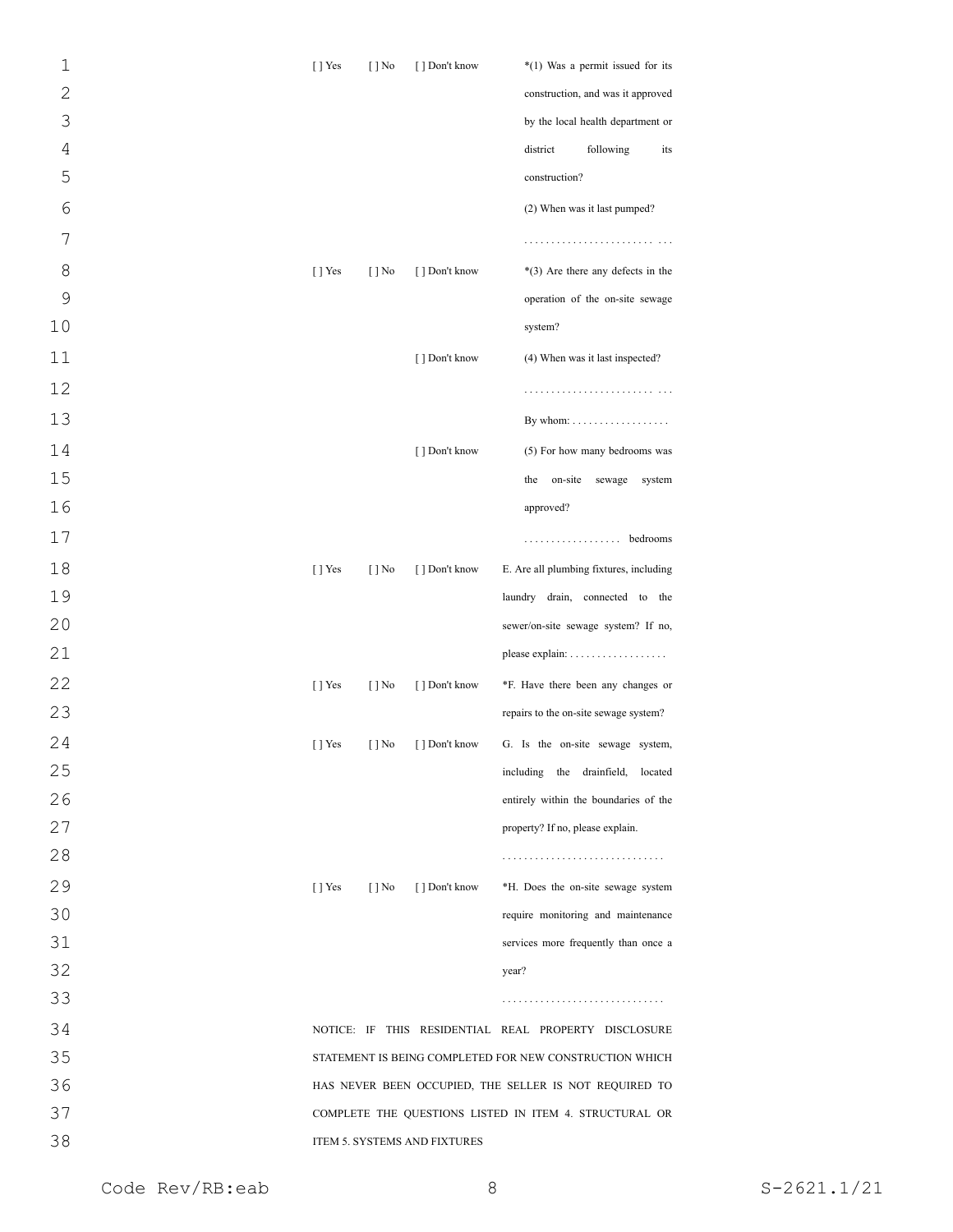| 1              |                |                          |                |                     | <b>4. STRUCTURAL</b>           |                                                        |
|----------------|----------------|--------------------------|----------------|---------------------|--------------------------------|--------------------------------------------------------|
| $\mathbf{2}$   | $[$ T Yes      | $[$   No                 | [ ] Don't know |                     |                                | *A. Has the roof leaked within the last                |
| 3              |                |                          |                |                     | five years?                    |                                                        |
| $\overline{4}$ | $[$ T Yes      | $[ ]$ No                 | [ ] Don't know |                     |                                | *B. Has the basement flooded or                        |
| 5              |                |                          |                |                     | leaked?                        |                                                        |
| 6              | $[$ ] Yes      | $[$ ] No                 | [] Don't know  |                     |                                | *C. Have there been any conversions,                   |
| 7              |                |                          |                |                     | additions, or remodeling?      |                                                        |
| 8              | $[$ T Yes      | $\lceil \cdot \rceil$ No | [ ] Don't know |                     |                                | *(1) If yes, were all building                         |
| 9              |                |                          |                |                     | permits obtained?              |                                                        |
| 10             | $[$ T Yes      | $[ ]$ No                 | [ ] Don't know |                     |                                | *(2) If yes, were all final                            |
| 11             |                |                          |                |                     | inspections obtained?          |                                                        |
| 12             | $[$ T Yes      | $[ ]$ No                 | [ ] Don't know |                     |                                | D. Do you know the age of the house?                   |
| 13             |                |                          |                |                     |                                | If yes, year of original construction:                 |
| 14             | $\lceil$   Yes | $[ ]$ No                 | [] Don't know  |                     |                                | *E. Has there been any settling,                       |
| 15             |                |                          |                |                     |                                | slippage, or sliding of the property or                |
| 16             |                |                          |                |                     | its improvements?              |                                                        |
| 17             | $[$ T Yes      | $[ ]$ No                 | [ ] Don't know |                     |                                | *F. Are there any defects with the                     |
| 18             |                |                          |                |                     |                                | following: (If yes, please check                       |
| 19             |                |                          |                |                     | applicable items and explain.) |                                                        |
| 20             |                | $\Box$ Foundations       |                | $\Box$ Decks        |                                | □ Exterior Walls                                       |
| 21             |                | $\Box$ Chimneys          |                | □ Interior Walls    |                                | $\Box$ Fire Alarm                                      |
| 22             |                | $\Box$ Doors             |                | $\Box$ Windows      |                                | $\Box$ Patio                                           |
| 23             |                | $\Box$ Ceilings          |                | $\Box$ Slab Floors  |                                | $\Box$ Driveways                                       |
| 24             |                | $\Box$ Pools             |                | $\Box$ Hot Tub      |                                | $\Box$ Sauna                                           |
| 25             |                | $\Box$ Sidewalks         |                | $\Box$ Outbuildings |                                | $\Box$ Fireplaces                                      |
| 26             |                | □ Garage Floors          |                | $\Box$ Walkways     |                                | $\Box$ Siding                                          |
| 27             |                | $\Box$ Other             |                | $\Box$ Woodstoves   |                                | $\Box$ Elevators                                       |
| 28             |                | □ Incline Elevators      |                | □ Stairway Chair    |                                | $\Box$ Wheelchair Lifts                                |
| 29             |                |                          |                | Lifts               |                                |                                                        |
| 30             | $[$ ] Yes      | $[ ]$ No                 | [ ] Don't know |                     |                                | *G. Was a structural pest or "whole                    |
| 31             |                |                          |                |                     |                                | house" inspection done? If yes, when                   |
| 32             |                |                          |                |                     |                                | and by whom was the inspection                         |
| 33             |                |                          |                |                     |                                | $completed? \ldots \ldots \ldots \ldots \ldots \ldots$ |
| 34             | $[$ ] Yes      | $[ ]$ No                 | [ ] Don't know |                     |                                | H. During your ownership, has the                      |
| 35             |                |                          |                |                     |                                | property had any wood destroying                       |
| 36             |                |                          |                |                     | organism or pest infestation?  |                                                        |
| 37             | [] Yes         | $[ ]$ No                 | [ ] Don't know |                     | I. Is the attic insulated?     |                                                        |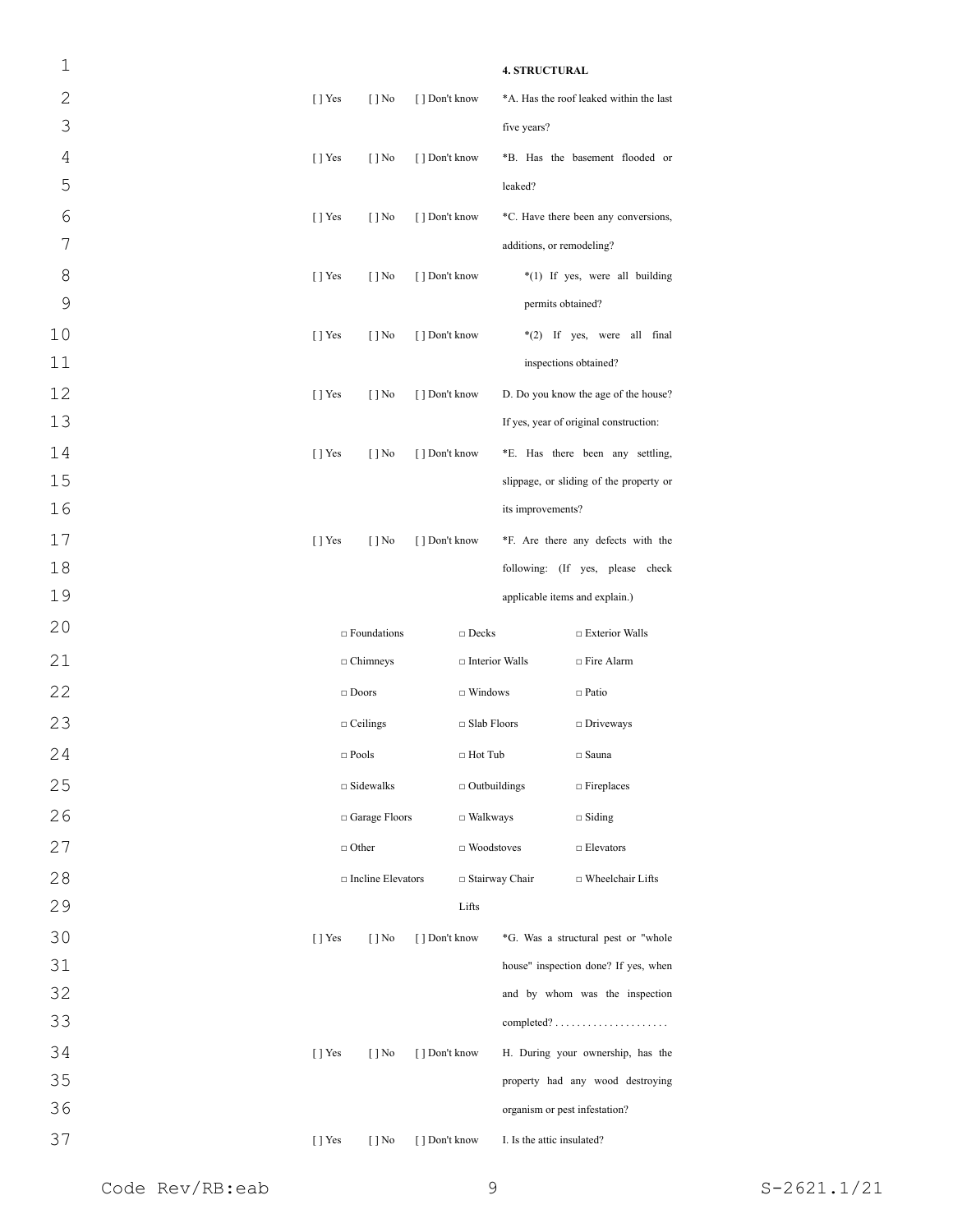| $\mathbf 1$    | [] Yes         | $[ ]$ No | [ ] Don't know | J. Is the basement insulated?            |
|----------------|----------------|----------|----------------|------------------------------------------|
| $\mathbf 2$    |                |          |                | 5. SYSTEMS AND FIXTURES                  |
| 3              |                |          |                | *A. If any of the following systems or   |
| $\overline{4}$ |                |          |                | fixtures are included with the transfer, |
| 5              |                |          |                | are there any defects? If yes, please    |
| 6              |                |          |                | explain.                                 |
| 7              | [ ] Yes        | $[ ]$ No | [ ] Don't know | Electrical<br>system,<br>including       |
| 8              |                |          |                | wiring, switches, outlets, and           |
| $\mathsf 9$    |                |          |                | service                                  |
| 10             | [ ] Yes        | $[ ]$ No | [ ] Don't know | Plumbing<br>system,<br>including         |
| 11             |                |          |                | faucets, fixtures,<br>pipes,<br>and      |
| 12             |                |          |                | toilets                                  |
| 13             | $[$ T Yes      | $[ ]$ No | [ ] Don't know | Hot water tank                           |
| 14             | $[$ T Yes      | $[ ]$ No | [ ] Don't know | Garbage disposal                         |
| 15             | $\lceil$   Yes | $[ ]$ No | [ ] Don't know | Appliances                               |
| 16             | $[$ T Yes      | $[ ]$ No | [ ] Don't know | Sump pump                                |
| 17             | $[$ T Yes      | $[ ]$ No | [ ] Don't know | Heating and cooling systems              |
| 18             | [ ] Yes        | $[ ]$ No | [ ] Don't know | Security system                          |
| 19             |                |          |                | [] Owned [] Leased                       |
| 20             |                |          |                |                                          |
| 21             |                |          |                | *B. If any of the following fixtures or  |
| 22             |                |          |                | property is included with the transfer,  |
| 23             |                |          |                | are they leased? (If yes, please attach  |
| 24             |                |          |                | copy of lease.)                          |
| 25             | [ ] Yes        | $[ ]$ No | [ ] Don't know | Security system                          |
| 26             | $[$ T Yes      | $[ ]$ No | [ ] Don't know | Tanks (type): $\dots$                    |
| 27             | [ ] Yes        | $[ ]$ No | [] Don't know  | Satellite dish                           |
| 28             |                |          |                | Other: $\dots$                           |
| 29             |                |          |                | *C. Are any of the following kinds of    |
| 30             |                |          |                | wood burning appliances present at       |
| 31             |                |          |                | the property?                            |
| 32             | [ ] Yes        | $[ ]$ No | [ ] Don't know | (1) Woodstove?                           |
| 33             | $[$ T Yes      | $[ ]$ No | [ ] Don't know | (2) Fireplace insert?                    |
| 34             | [ ] Yes        | $[ ]$ No | [ ] Don't know | (3) Pellet stove?                        |
| 35             | [ ] Yes        | $[ ]$ No | [ ] Don't know | (4) Fireplace?                           |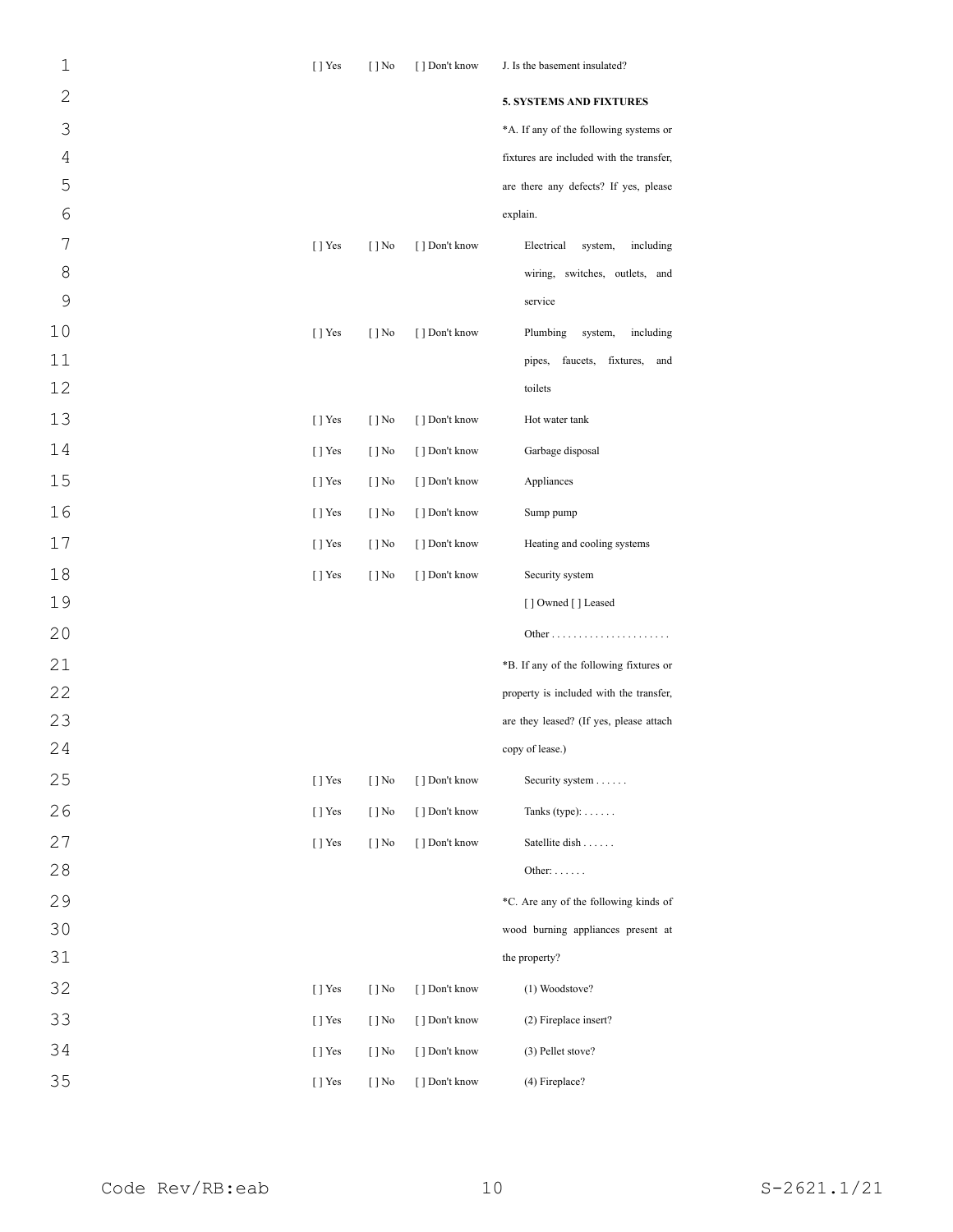| $\mathbf 1$    | $[ ]$ Yes | $[ ]$ No                 | [] Don't know  | If yes, are all of the $(1)$                     |
|----------------|-----------|--------------------------|----------------|--------------------------------------------------|
| $\overline{c}$ |           |                          |                | woodstoves or (2) fireplace                      |
| 3              |           |                          |                | inserts certified by the U.S.                    |
| $\sqrt{4}$     |           |                          |                | Environmental<br>Protection                      |
| 5              |           |                          |                | Agency<br>clean<br>burning<br>as                 |
| 6              |           |                          |                | appliances to improve air quality                |
| 7              |           |                          |                | and public health?                               |
| 8              | $[$ T Yes | $\lceil \cdot \rceil$ No | [ ] Don't know | D. Is the property located within a              |
| 9              |           |                          |                | city, county, or district or within a            |
| 10             |           |                          |                | department of natural resources fire             |
| 11             |           |                          |                | protection zone that provides fire               |
| 12             |           |                          |                | protection services?                             |
| 13             | $[$ T Yes | $\lceil \cdot \rceil$ No | [ ] Don't know | E. Is the property equipped with                 |
| 14             |           |                          |                | carbon monoxide alarms?                          |
| 15             |           |                          |                | (Note: Pursuant to RCW 19.27.530,                |
| 16             |           |                          |                | seller must equip the residence with             |
| 17             |           |                          |                | carbon monoxide alarms as required               |
| 18             |           |                          |                | by the state building code.)                     |
| 19             | $[$ T Yes | $[ ]$ No                 | [ ] Don't know | F. Is the property equipped with                 |
| 20             |           |                          |                | smoke detection devices?                         |
| 21             |           |                          |                | (Note: Pursuant to RCW 43.44.110, if             |
| 22             |           |                          |                | the property is not equipped with at             |
| 23             |           |                          |                | least one smoke detection device, at             |
| 24             |           |                          |                | least one must be provided by the                |
| 25             |           |                          |                | seller.)                                         |
| 26             |           |                          |                | <b>6. HOMEOWNERS'</b>                            |
| 27             |           |                          |                | ASSOCIATION/COMMON                               |
| 28             |           |                          |                | <b>INTERESTS</b>                                 |
| 29             | $[$ T Yes | $\lceil \cdot \rceil$ No | [ ] Don't know | Is<br>Homeowners'<br>А.<br>there<br>$\mathbf{a}$ |
| 30             |           |                          |                | Association? Name of Association and             |
| 31             |           |                          |                | contact information for an officer,              |
| 32             |           |                          |                | director, employee, or other authorized          |
| 33             |           |                          |                | agent, if any, who may provide the               |
| 34             |           |                          |                | association's<br>financial<br>statements,        |
| 35             |           |                          |                | minutes, bylaws, fining policy, and              |
| 36             |           |                          |                | other information that is not publicly           |
| 37             |           |                          |                | available:                                       |
| 38             | $[$ ] Yes | $\lceil \cdot \rceil$ No | [ ] Don't know | there regular periodic<br>В.<br>Are              |
| 39             |           |                          |                | assessments:                                     |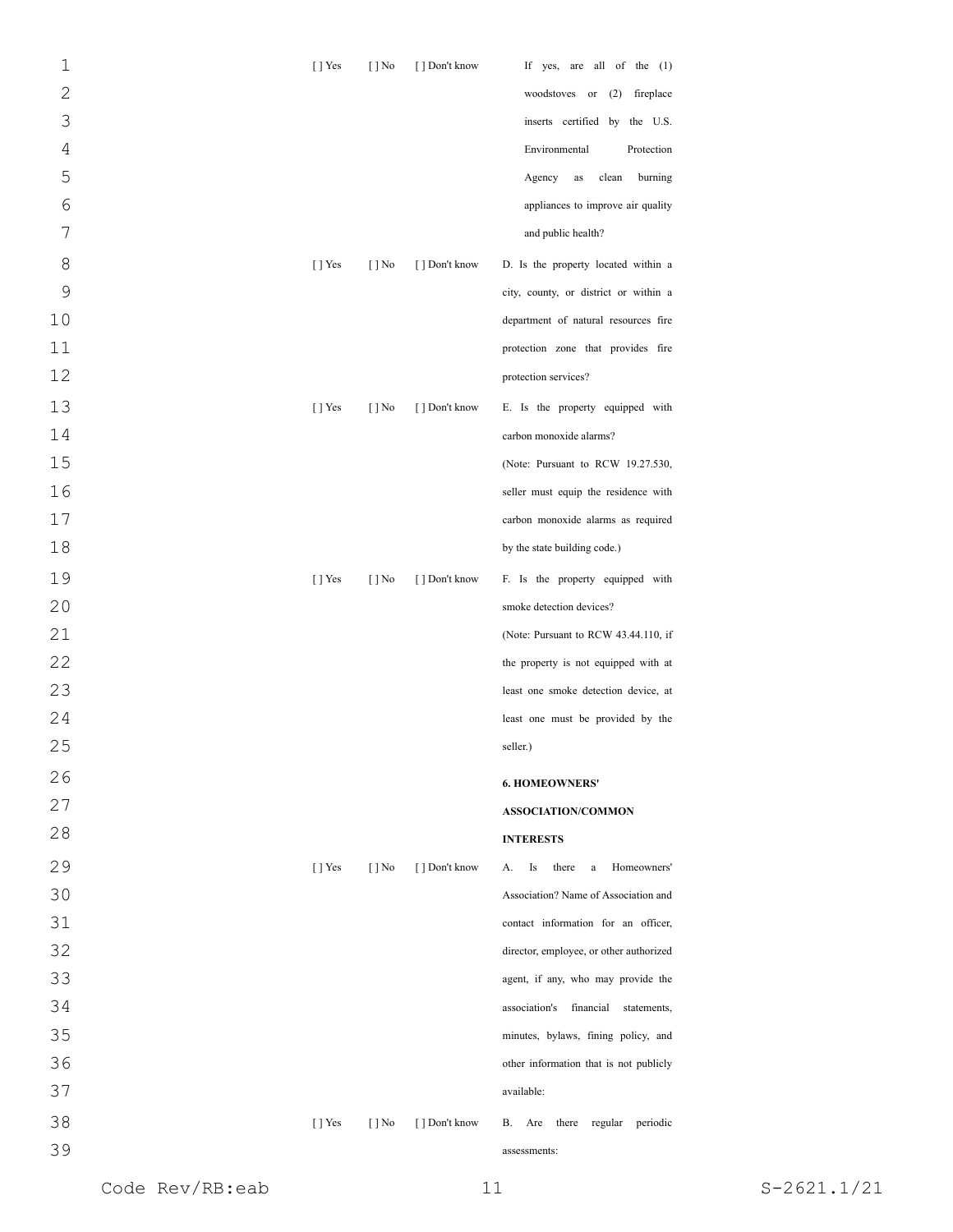| $\mathbf{1}$   |           |                          |                | \$ per [ ] Month [ ] Year                |
|----------------|-----------|--------------------------|----------------|------------------------------------------|
| $\mathbf{2}$   |           |                          |                |                                          |
| 3              | $[$ ] Yes | $\lceil \cdot \rceil$ No | [ ] Don't know | *C. Are there any pending special        |
| $\overline{4}$ |           |                          |                | assessments?                             |
| 5              | $[$ T Yes | $\lceil \cdot \rceil$ No | [ ] Don't know | *D. Are there any shared "common         |
| 6              |           |                          |                | areas" or any joint maintenance          |
| 7              |           |                          |                | agreements (facilities such as walls,    |
| 8              |           |                          |                | fences, landscaping, pools, tennis       |
| 9              |           |                          |                | courts, walkways, or other areas co-     |
| 10             |           |                          |                | owned in undivided interest with         |
| 11             |           |                          |                | others)?                                 |
| 12             |           |                          |                | 7. ENVIRONMENTAL                         |
| 13             | $[$ T Yes | $[ ]$ No                 | [] Don't know  | *A. Have there been any flooding,        |
| 14             |           |                          |                | standing water, or drainage problems     |
| 15             |           |                          |                | on the property that affect the property |
| 16             |           |                          |                | or access to the property?               |
| 17             | $[$ T Yes | $[ ]$ No                 | [] Don't know  | *B. Does any part of the property        |
| 18             |           |                          |                | contain fill dirt, waste, or other fill  |
| 19             |           |                          |                | material?                                |
| 20             | $[$ T Yes | $\lceil \cdot \rceil$ No | [] Don't know  | *C. Is there any material damage to      |
| 21             |           |                          |                | the property from fire, wind, floods,    |
| 22             |           |                          |                | beach<br>movements,<br>earthquake,       |
| 23             |           |                          |                | expansive soils, or landslides?          |
| 24             | $[$ T Yes | $[$ ] No                 | [] Don't know  | D. Are there any shorelines, wetlands,   |
| 25             |           |                          |                | floodplains, or critical areas on the    |
| 26             |           |                          |                | property?                                |
| 27             | $[$ ] Yes | $\lceil \cdot \rceil$ No | [] Don't know  | *E. Are there any<br>substances,         |
| 28             |           |                          |                | materials, or products in or on the      |
| 29             |           |                          |                | property that may be environmental       |
| 30             |           |                          |                | such<br>asbestos,<br>concerns,<br>as     |
| 31             |           |                          |                | formaldehyde, radon gas, lead-based      |
| 32             |           |                          |                | paint, fuel or chemical storage tanks,   |
| 33             |           |                          |                | or contaminated soil or water?           |
| 34             | $[$ T Yes | $\lceil \cdot \rceil$ No | [ ] Don't know | *F. Has the property been used for       |
| 35             |           |                          |                | commercial or industrial purposes?       |
| 36             | $[$ T Yes | $[ ]$ No                 | [ ] Don't know | *G. Is there any soil or groundwater     |
| 37             |           |                          |                | contamination?                           |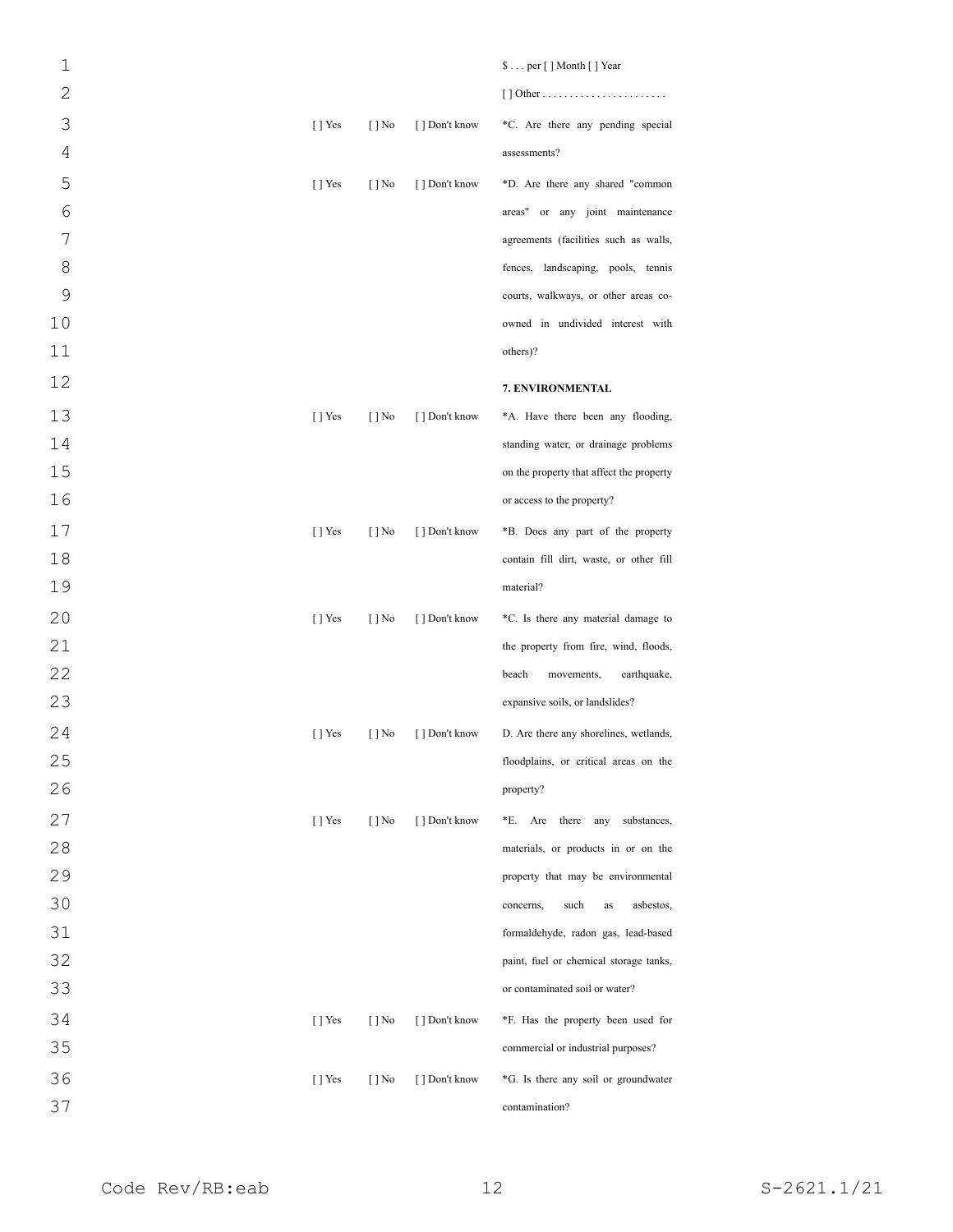| $\mathbf 1$     | $[$ T Yes      | $[ ]$ No                 | [] Don't know  | *H. Are there transmission poles or          |
|-----------------|----------------|--------------------------|----------------|----------------------------------------------|
| $\overline{c}$  |                |                          |                | other electrical utility equipment           |
| 3               |                |                          |                | installed, maintained, or buried on the      |
| 4               |                |                          |                | property that do not provide utility         |
| 5               |                |                          |                | service to the structures on the             |
| $6\phantom{1}6$ |                |                          |                | property?                                    |
| 7               | $[$ T Yes      | $\lceil \cdot \rceil$ No | [] Don't know  | *I. Has the property been used as a          |
| 8               |                |                          |                | legal or illegal dumping site?               |
| 9               | $[$ T Yes      | $\lceil \cdot \rceil$ No | [ ] Don't know | *J. Has the property been used as an         |
| 10              |                |                          |                | illegal drug manufacturing site?             |
| 11              | $[$ T Yes      | $[ ]$ No                 | [ ] Don't know | *K. Are there any radio towers in the        |
| 12              |                |                          |                | area that cause interference with            |
| 13              |                |                          |                | cellular telephone reception?                |
| 14              |                |                          |                | 8.<br><b>MANUFACTURED</b><br><b>AND</b>      |
| 15              |                |                          |                | <b>MOBILE HOMES</b>                          |
| 16              |                |                          |                | If<br>the<br>includes<br>property<br>a       |
| $17$            |                |                          |                | manufactured or mobile home,                 |
| 18              | $[$ T Yes      | $\lceil \cdot \rceil$ No | [ ] Don't know | *A. Did you make any alterations to          |
| 19              |                |                          |                | the home? If yes, please describe the        |
| 20              |                |                          |                | alterations:                                 |
| 21              | $[$ T Yes      | $[ ]$ No                 | [ ] Don't know | *B. Did any previous owner make any          |
| 22              |                |                          |                | alterations to the home?                     |
| 23              | $\lceil$   Yes | $[ ]$ No                 | [ ] Don't know | *C. If alterations were made, were           |
| 24              |                |                          |                | permits<br>variances<br>for<br>these<br>or   |
| 25              |                |                          |                | alterations obtained?                        |
| 26              |                |                          |                | 9.<br><b>FULL</b><br>BY<br><b>DISCLOSURE</b> |
| 27              |                |                          |                | <b>SELLERS</b>                               |
| 28              |                |                          |                | A. Other conditions or defects:              |
| 29              | [ ] Yes        | $[$   No                 | [ ] Don't know | *Are there any other existing material       |
| 30              |                |                          |                | defects affecting the property that a        |
| 31              |                |                          |                | prospective buyer should know about?         |
| 32              |                |                          |                | B. Verification:                             |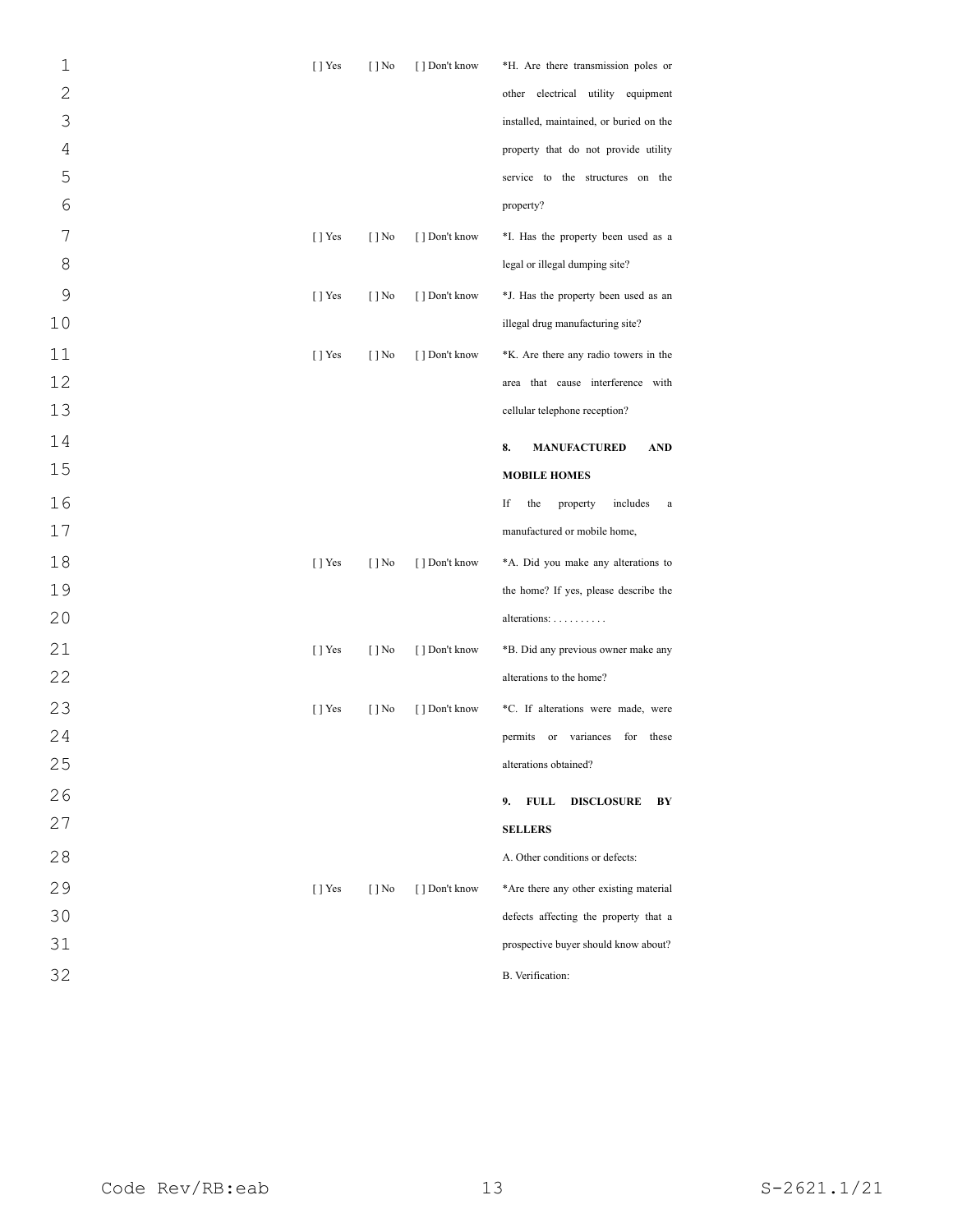| $\mathbf 1$ | The foregoing answers and attached                                  |
|-------------|---------------------------------------------------------------------|
| 2           | explanations (if any) are complete and                              |
| 3           | correct to the best of my/our                                       |
| 4           | knowledge and I/we have received a                                  |
| 5           | copy hereof. I/we authorize all of                                  |
| 6           | my/our real estate licensees, if any, to                            |
| 7           | deliver a copy of this disclosure                                   |
| 8           | statement to other real estate licensees                            |
| 9           | and all prospective buyers of the                                   |
| 10          | property.                                                           |
| 11          | $DATE \ldots \ldots$<br>$SELLER$<br>$SELLER$                        |
| 12          | NOTICE TO THE BUYER                                                 |
| 13          | INFORMATION REGARDING REGISTERED SEX OFFENDERS MAY                  |
| 14          | BE OBTAINED FROM LOCAL LAW ENFORCEMENT AGENCIES. THIS               |
| 15          | NOTICE IS INTENDED ONLY TO INFORM YOU OF WHERE TO OBTAIN            |
| 16          | THIS INFORMATION AND IS NOT AN INDICATION OF THE PRESENCE           |
| 17          | OF REGISTERED SEX OFFENDERS.                                        |
| 18          | <b>II. BUYER'S ACKNOWLEDGMENT</b>                                   |
| 19          | Buyer hereby acknowledges that: Buyer has a duty to pay<br>А.       |
| 20          | diligent attention to any material defects that are known to        |
| 21          | Buyer or can be known to Buyer by utilizing diligent                |
| 22          | attention and observation.                                          |
| 23          | <b>B.</b><br>The disclosures set forth in this statement and in any |
| 24          | amendments to this statement are made only by the Seller            |
| 25          | and not by any real estate licensee or other party.                 |
| 26          | C.<br>Buyer acknowledges that, pursuant to RCW 64.06.050(2),        |
| 27          | real estate licensees are not liable for inaccurate                 |
| 28          | information provided by Seller, except to the extent that           |
| 29          | real estate licensees know of such inaccurate information.          |
| 30          | D.<br>This information is for disclosure only and is not intended   |
| 31          | to be a part of the written agreement between the Buyer             |
| 32          | and Seller.                                                         |
| 33          | Е.<br>Buyer (which term includes all persons signing the            |
| 34          | "Buyer's acceptance" portion of this disclosure statement           |
| 35          | below) has received a copy of this Disclosure Statement             |
| 36          | (including attachments, if any) bearing Seller's signature.         |
|             |                                                                     |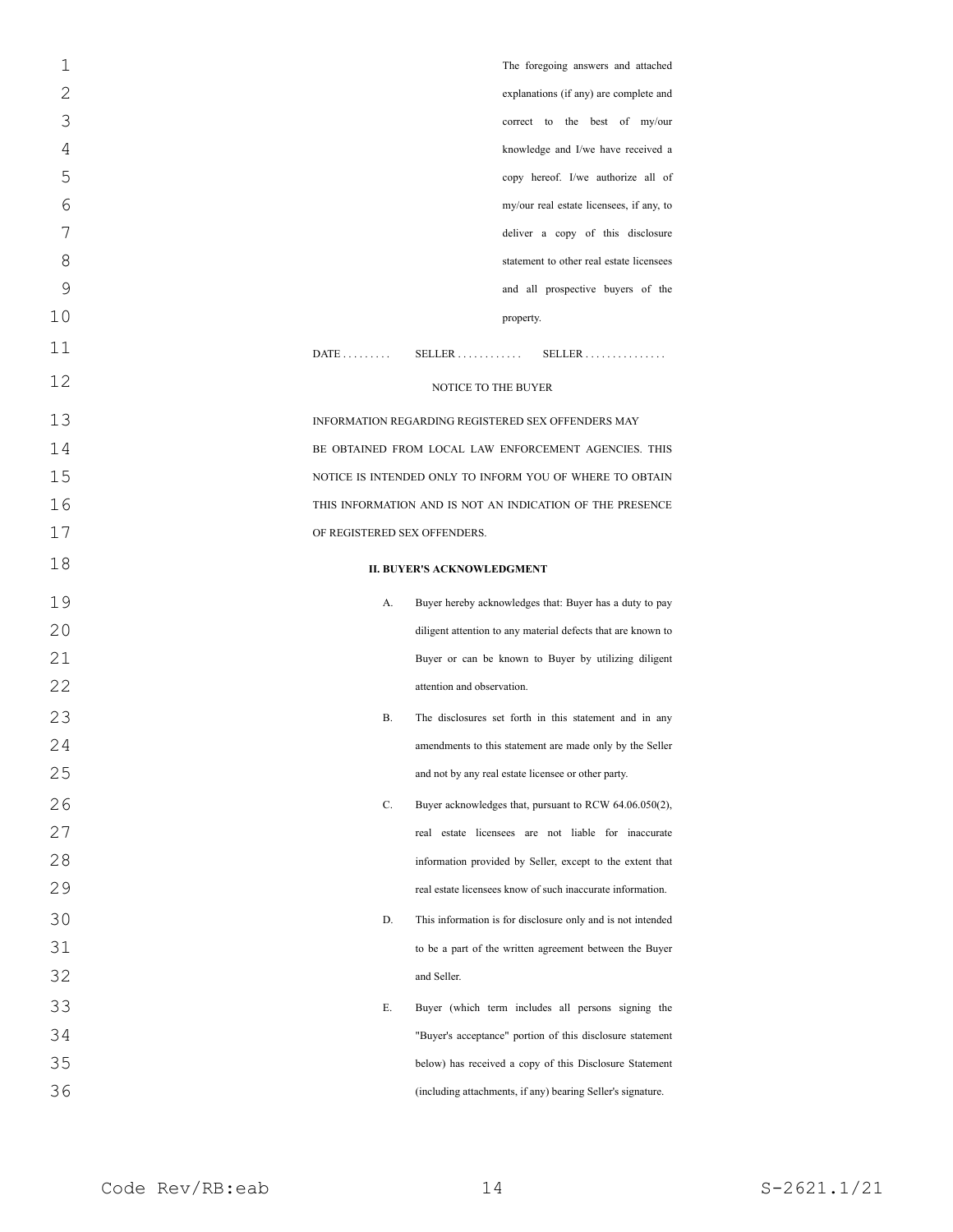DISCLOSURES CONTAINED IN THIS DISCLOSURE STATEMENT ARE PROVIDED BY SELLER BASED ON SELLER'S ACTUAL KNOWLEDGE OF THE PROPERTY AT THE TIME SELLER COMPLETES THIS DISCLOSURE STATEMENT. UNLESS BUYER AND SELLER OTHERWISE AGREE IN WRITING, BUYER SHALL HAVE THREE BUSINESS DAYS FROM THE DAY SELLER OR SELLER'S AGENT DELIVERS THIS DISCLOSURE STATEMENT TO RESCIND THE AGREEMENT BY DELIVERING A SEPARATELY SIGNED WRITTEN STATEMENT OF RESCISSION TO SELLER OR SELLER'S AGENT. YOU MAY WAIVE THE RIGHT TO RESCIND PRIOR TO OR AFTER THE TIME YOU ENTER INTO A SALE 9 AGREEMENT.

 BUYER HEREBY ACKNOWLEDGES RECEIPT OF A COPY OF THIS DISCLOSURE STATEMENT AND ACKNOWLEDGES THAT THE DISCLOSURES MADE HEREIN ARE THOSE OF THE SELLER ONLY, AND NOT OF ANY REAL ESTATE LICENSEE OR OTHER 13 PARTY.

14 DATE . . . . . . BUYER . . . . . . . . BUYER. . . . . . . . . .

 (2) If the disclosure statement is being completed for new construction which has never been occupied, the disclosure statement is not required to contain and the seller is not required to complete 18 the questions listed in item 4. Structural or item 5. Systems and 19 Fixtures.

 (3) The seller disclosure statement shall be for disclosure only, and shall not be considered part of any written agreement between the buyer and seller of residential property. The seller disclosure 23 statement shall be only a disclosure made by the seller, and not any real estate licensee involved in the transaction, and shall not be construed as a warranty of any kind by the seller or any real estate 26 licensee involved in the transaction.

 **Sec. 4.** RCW 49.60.227 and 2018 c 65 s 1 are each amended to read as follows:28

 (1)(a) If a written instrument contains a provision that is void by reason of RCW 49.60.224, the owner, occupant, or tenant of the property which is subject to the provision or the homeowners' association board may cause the provision to be stricken from the public records by bringing an action in the superior court in the county in which the property is located. The action shall be an in rem, declaratory judgment action whose title shall be the description of the property. The necessary party to the action shall be the 37 owner, occupant, or tenant of the property or any portion thereof.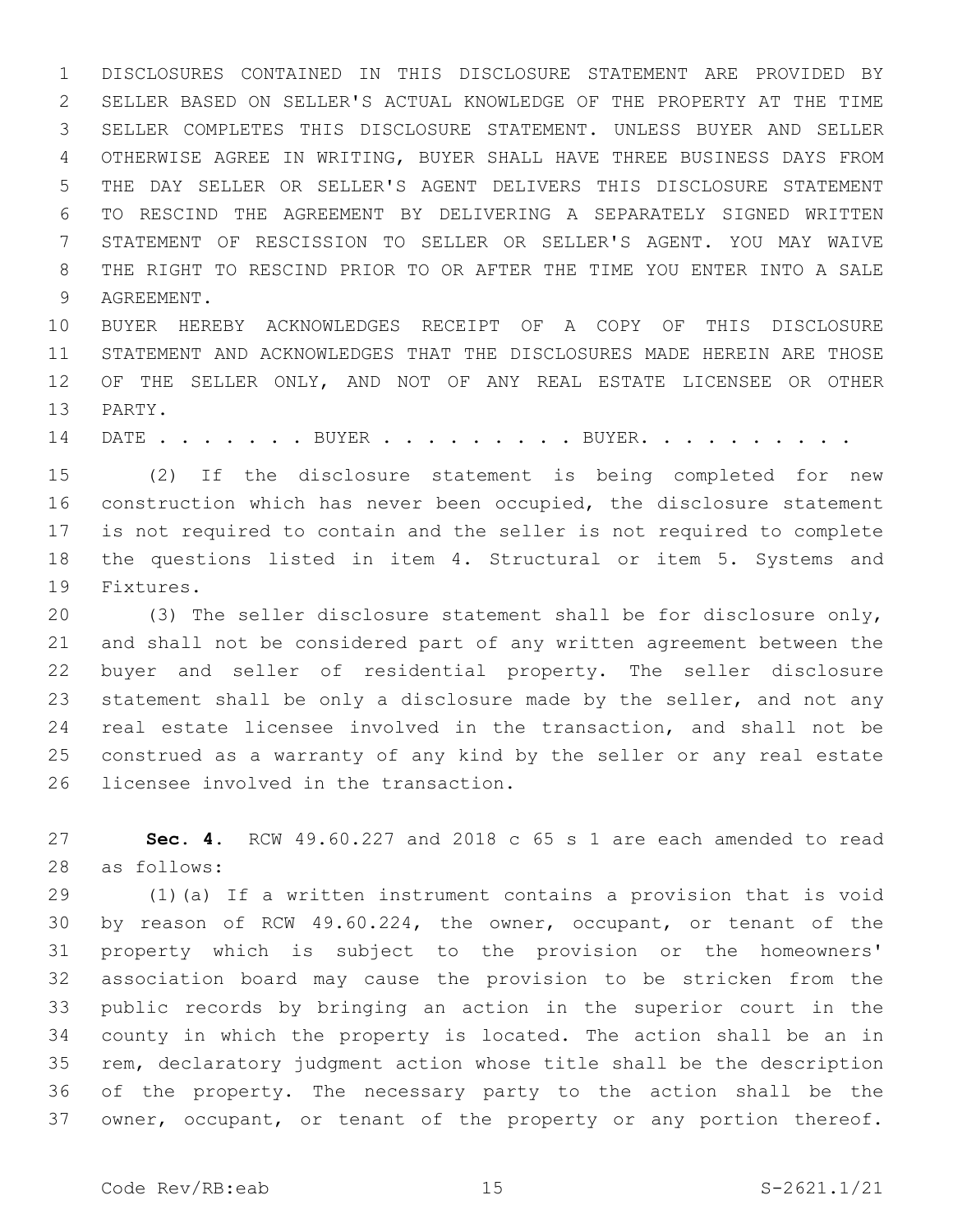The person bringing the action shall pay a fee set under RCW 36.18.012.2

 (b) If the court finds that any provisions of the written instrument are void under RCW 49.60.224, it shall enter an order striking the void provisions from the public records and eliminating the void provisions from the title or lease of the property described 7 in the complaint.

 (i) A complete copy of any document affected by the order shall be made an exhibit to the order and the order shall identify each 10 document by recording number and date of recordation and set forth 11 verbatim the void provisions to be struck from such document. The order shall include a certified copy of each document, upon which the court has physically redacted the void provisions.

14 (ii) The person bringing the action may obtain and deliver a 15 certified copy of the order to the office of the county auditor or, 16 in charter counties, the county official charged with the 17 responsibility for recording instruments in the county records, in 18 the county where the property is located.

 (iii) The auditor shall record the documents prepared by the court. An image of each document so corrected shall be placed in the public records. Each corrected document shall contain the following information on the first page or a cover page prepared pursuant to 23 RCW 65.04.047: The auditor's file number or book and page of the 24 original document, a notation that the original document was corrected pursuant to this section, the cause number of the court action, and the date the order was entered.

 (iv) The auditor or official shall update the index of each original document referenced in the order with the auditor's file number of the corrected document. Further, the index will note that the original record is no longer the primary official public record 31 and is removed from the chain of title pursuant to the court order.

 (v) The original document or image and subsequent records of such actions shall be separately maintained in the county's records and, at the auditor's or official's discretion, the original document or image may also be transferred to the secretary of state archives division to be preserved for historical or archival purposes.

 (2)(a) As an alternative to the judicial procedure set forth in subsection (1) of this section, the owner of property subject to a written instrument that contains a provision that is void by reason of RCW 49.60.224 may record a restrictive covenant modification Code Rev/RB:eab 16 S-2621.1/21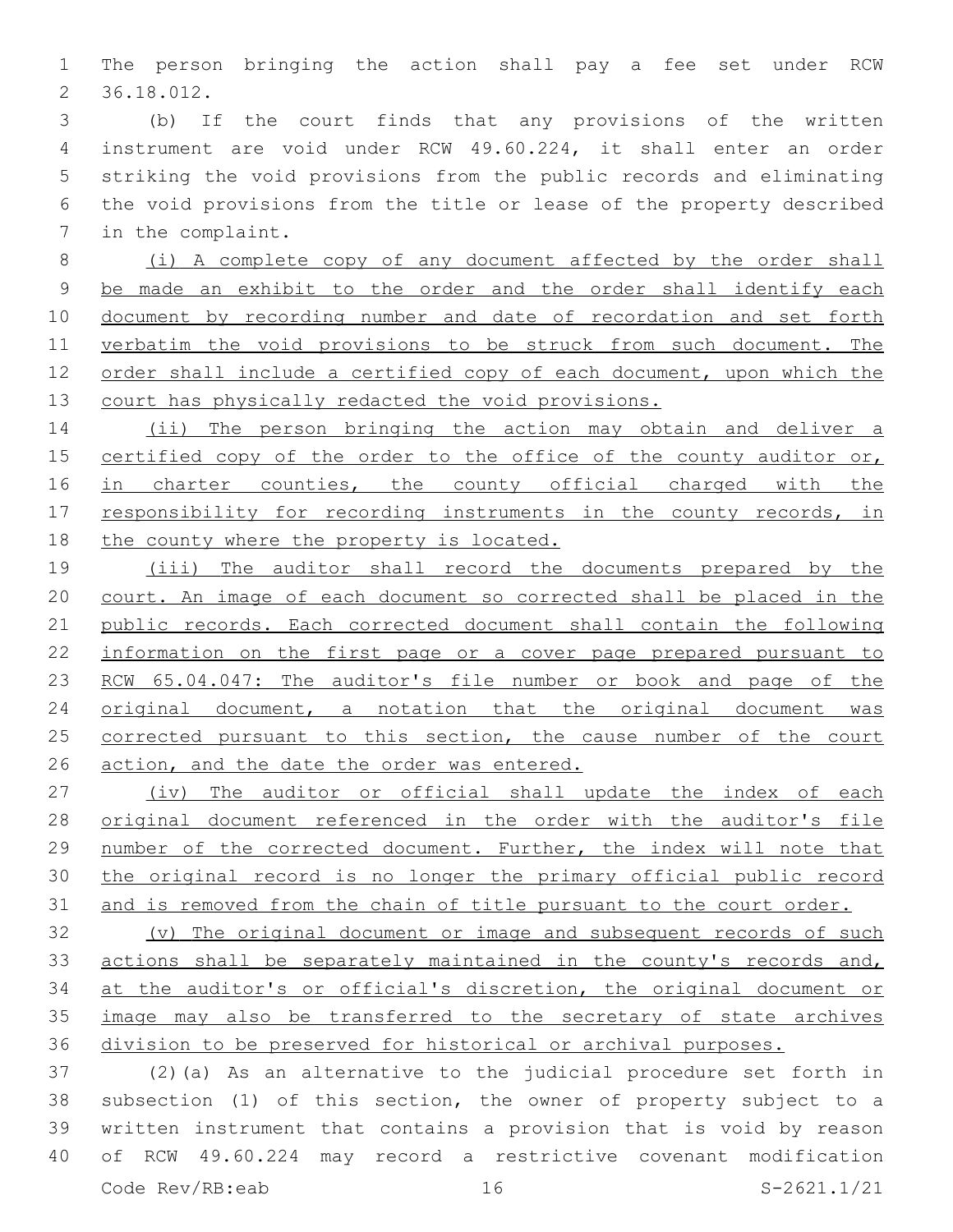document with the county auditor, or in charter counties the county official charged with the responsibility for recording instruments in the county records, in the county in which the property is located.

 (b) The modification document shall contain a recording reference 5 to the original written instrument.

(c) The modification document must state, in part:

 "The referenced original written instrument contains discriminatory provisions that are void and unenforceable under RCW 49.60.224 and federal law. This document strikes from the referenced original instrument all provisions that are void and unenforceable 11 under law."

 (d) The effective date of the modification document shall be the same as the effective date of the original written instrument.

 (e) If the owner causes to be recorded a modification document that contains modifications not authorized by this section, the county auditor or recording officer shall not incur liability for recording the document. Any liability that may result is the sole responsibility of the owner who caused the recordation.

 (f) No filing or recording fees or otherwise authorized surcharges shall be required for the filing of a modification 21 document pursuant to this section.

 (3) For the purposes of this section, "restrictive covenant modification document" or "modification document" means a standard form developed and designed by the Washington state association of 25 county auditors.

 NEW SECTION. **Sec. 5.** This act applies to real estate transactions entered into on or after January 1, 2022."

## **E2SHB 1335** - S COMM AMD By Committee on Ways & Means

## **ADOPTED 04/07/2021**

 On page 1, line 2 of the title, after "restrictions;" strike the remainder of the title and insert "amending RCW 64.06.020 and 49.60.227; adding a new section to chapter 49.60 RCW; creating new 31 sections; and providing an expiration date."